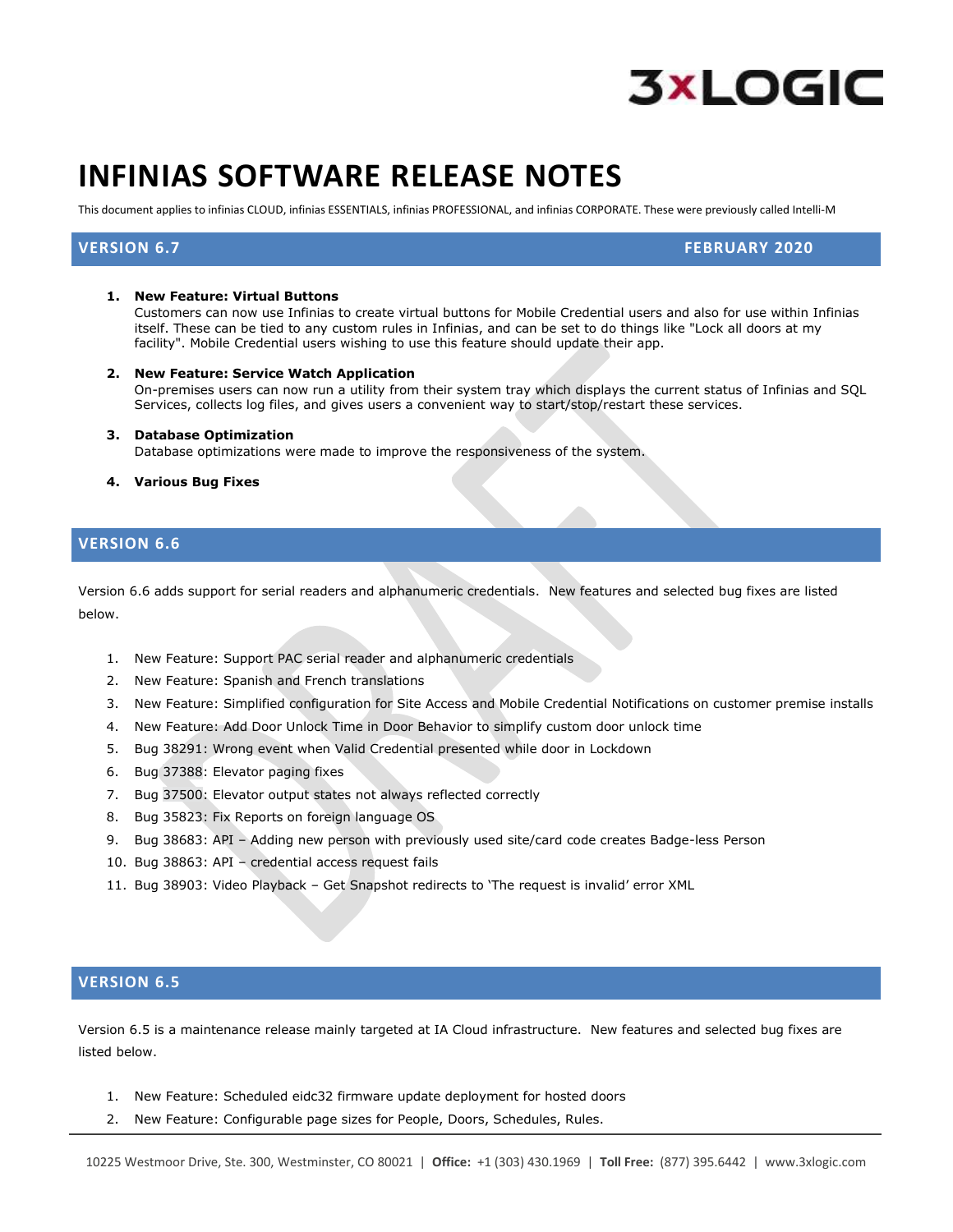- 3. New Feature: Support 32 bit card codes
- 4. Bug [32365:](https://3xlogic.tpondemand.com/RestUI/Board.aspx#page=bug/32365&appConfig=eyJhY2lkIjoiNjVCNTFGOTkwNTZGOEU1NjJEM0FBMTQ4QUEzNDNFOUEifQ==) Mobile credential reverts overridden door
- 5. Bug 34565: Reports drop down issues
- 6. Bug 35278: People with out privileges only not getting on door
- 7. Bug 35722: Mobile credential events not getting credential id assigned
- 8. Bug 35984: Door view does not sort online doors
- 9. Bug 36121: Too many holidays causes door update problem

# **VERSION 6.4**

Version 6.4 adds Allegion Engage wireless lock integration.

- 1. New Feature: Support Allegion Engage NDE and LE wireless locks.
- 2. New Feature: Improve Customer Edit dialog.
- 3. Web client security enhancements
- 4. Bug 34092: Web client cache improvements on upgrade
- 5. Bug 34818: Fix Person import
- 6. Bug 33445: Fix Scope dropdown in Firefox browser

# **VERSION 6.3**

Version 6.3 adds Elevator configuration, Push Notifications to Mobile Credential and other new features as shown below.

- 1. New Feature: Elevator configuration and support for elevator expansion kit.
- 2. New Feature: Rename Door IO and Door IO View.
- 3. New Feature: Push Notifications to Mobile Credential app.
- 4. New Feature: Door Location and optional Mobile Credential proximity requirements.
- 5. New Feature: Mobile Credential QR code report for installing and activating mobile credential app.
- 6. New Feature: Configure Google Calendar credentials in Peripheral Edit.
- 7. New Feature: New licensing model for Mobile Credentials and Elevators

## **VERSION 6.2**

Version 6.2 adds the ability to Push Notifications to the Site Access mobile app.

- 1. New Feature: Push Notifications to Site Access.
- 2. New Feature: Ability to show maintenance notification in web client.
- 3. New Feature: Configure Google Calendar credentials in Peripheral Edit.
- 4. New Feature: Signed Installers
- 5. Bug 31330: Fix Active Directory sync skipping updates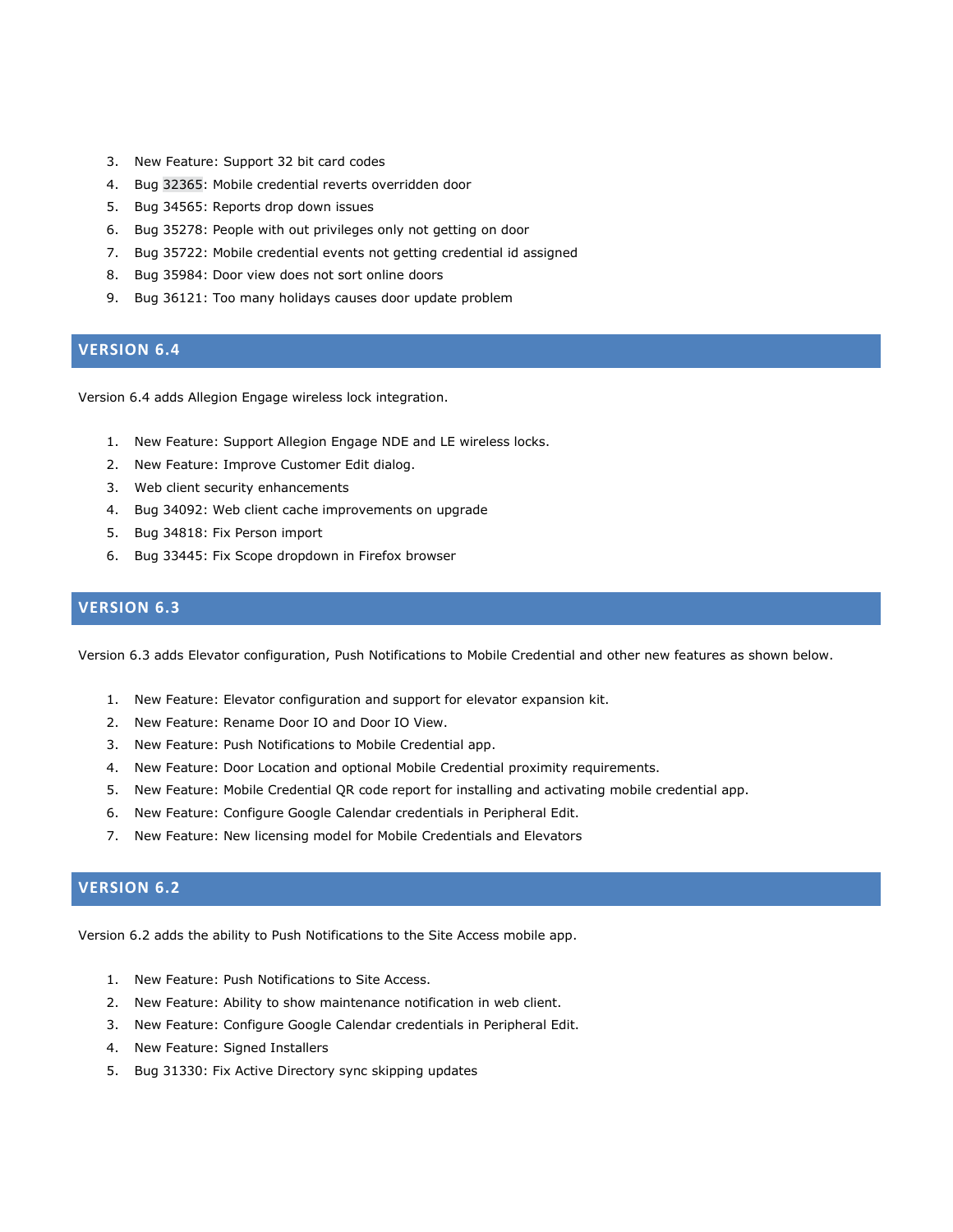#### **VERSION 6.0**

Version 6.0 is the initial 3xlogic Hosted release with a responsive UI.

- 1. New Feature: 3xLogic Hosted release.
- 2. New Feature: 3xLogic Themed Responsive UI

# **VERSION 5.4**

Version 5.4 is an update for supporting Customer themes and includes other miscellaneous fixes.

- 1. New Feature: Ability to create (upload new theme) for a Customer.
- 2. New Feature: Show customer specific information (contact details) in About dialog.
- 3. New Feature: Retrieve customer logo via REST API
- 4. New Feature: Retrieve customer logo via Mobile Credential API
- 5. New Feature: Text search added to People API
- 6. Bug 21674: Customer view does not page
- 7. Bug 21295: Error when clicking About as Supervisor user
- 8. Bug 20628: Unused Wiegand formats not removed from hosted eIDC32
- 9. Bug 21309: Door time drifting from server time
- 10. Bug 22225: Fix Active Directory sync (non-cloud deployments)

# **VERSION 5.3**

- 1. New Feature: Multi-Tenant Capability, added Customer entity
	- a. Customers can create and manage their own Doors
	- b. Customers can create and manage their own Behaviors
	- c. Customers can create and manage their own Zones
	- d. Customers can create and manage their own People
	- e. Customers can create and manage their own Groups
	- f. Customers can create and manage their own Schedules
	- g. Customers can create and manage their own Holidays
	- h. Customers can create and manage their own Rules
	- i. Customers can create and manage their own Custom fields
	- j. Customers can create and manage their own basic Peripherals
	- k. Customer segmented Reports
	- l. Customer segmented Door Types